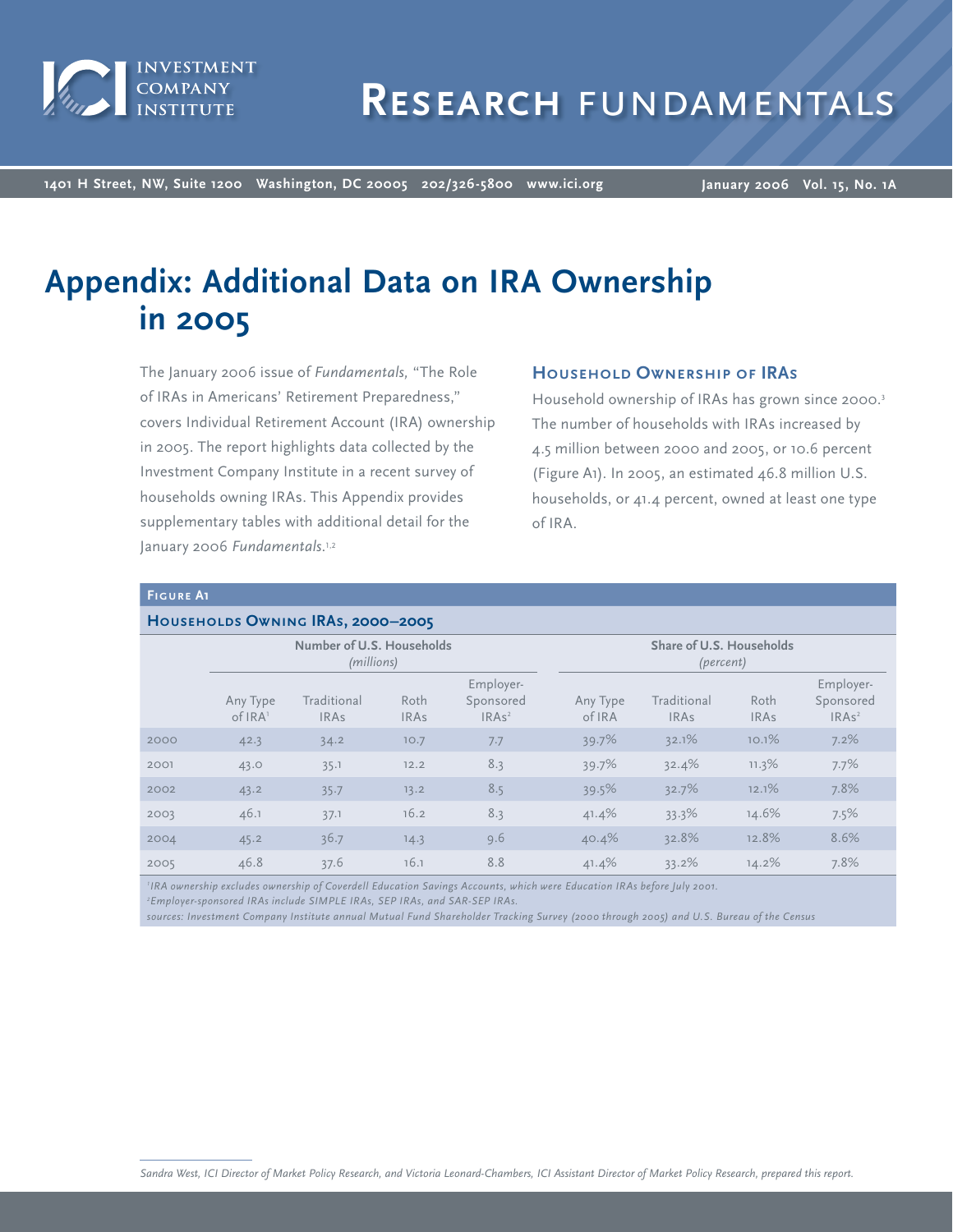U.S. households most frequently own traditional IRAs-the first type of IRA created by Congress. Roth IRAs are the second-most frequently held type of IRA, followed by employer-sponsored IRAs, which include SIMPLE IRAs, SEP IRAs, and SAR-SEP IRAs. Household ownership of Roth IRAs has grown the fastest, increasing 50.5 percent between 2000 and 2005. The number of households owning traditional and employer-sponsored IRAs grew more modestly during this period.

Individuals in their peak earning and saving years are driving the growth in household ownership of Roth IRAs, which were first available in 1998. Roth IRA ownership is greatest among households headed by individuals age 35 to 54 years, and drops off sharply among households headed by individuals age 65 or older (Figure A2). Ownership of employer-sponsored IRAs shows a drop among senior households, as well as higher ownership rates among those who are of working age. In contrast, ownership of traditional IRAs is greatest among older age groups.

#### **Figure A2**





*1 Age is based on the individual heading the household. 2 Employer-sponsored IRAs include SIMPLE IRAs, SEP IRAs, and SAR-SEP IRAs.*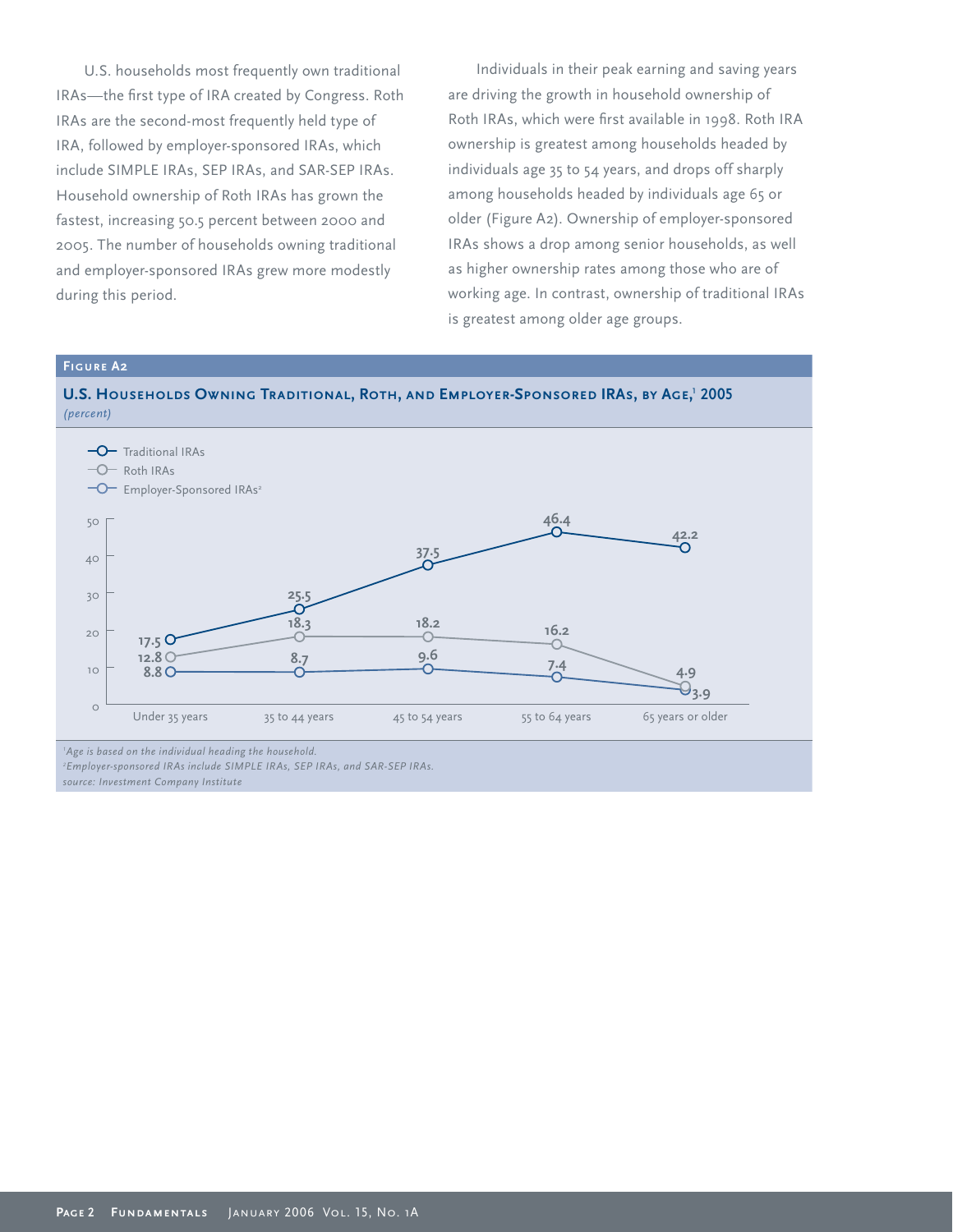## **IRA ACCOUNT BALANCES AND INVESTMENTS**

Median household financial assets in IRAs in 2005 were \$30,000 (Figure A3). Because traditional IRAs have been in existence longer than other types of IRAs, and because many households have funded traditional IRAs with retirement plan rollovers, household financial assets in traditional IRAs tend to be greater than assets in either Roth or employer-sponsored IRAs. Household financial assets in Roth IRAs are typically the lowest.

IRAs help individuals and families accumulate savings over time, improving their retirement preparedness. This is particularly evident when traditional IRA holdings are grouped according to length of ownership. For example, households owning traditional IRAs for less than five years have median traditional IRA holdings of \$7,500, while households owning traditional IRAs for 20 years or more have median traditional IRA holdings of \$50,000 (Figure A4).

#### **Figure A3**

## **Household Financial Assets in IRAs, by Type of IRA, 2005**

| (percent) |  |  |  |  |  |  |  |
|-----------|--|--|--|--|--|--|--|
|-----------|--|--|--|--|--|--|--|

| (percent)              |                                    |                            |                     |                                         |  |  |
|------------------------|------------------------------------|----------------------------|---------------------|-----------------------------------------|--|--|
|                        | <b>Total Household</b>             | Type of IRA Owned          |                     |                                         |  |  |
|                        | <b>Financial Assets</b><br>in IRAs | Traditional<br><b>IRAs</b> | Roth<br><b>IRAs</b> | Employer-Sponsored<br>IRAs <sup>1</sup> |  |  |
| Assets in Type of IRA  |                                    |                            |                     |                                         |  |  |
| Less than \$10,000     | 22                                 | 19                         | 47                  | 20                                      |  |  |
| $$10,000$ to $$24,999$ | 21                                 | 24                         | 27                  | 27                                      |  |  |
| \$25,000 to \$49,999   | 18                                 | 20                         | 12                  | 16                                      |  |  |
| \$50,000 to \$99,999   | 17                                 | 16                         | 9                   | 23                                      |  |  |
| \$100,000 to \$249,999 | 14                                 | 14                         | $\overline{3}$      | 10                                      |  |  |
| \$250,000 or more      | 8                                  | 8                          |                     | $\overline{3}$                          |  |  |
| Mean                   | \$76,000                           | \$72,100                   | \$27,500            | \$57,600                                |  |  |
| Median                 | \$30,000                           | \$30,000                   | \$10,000            | \$25,000                                |  |  |
|                        |                                    |                            |                     |                                         |  |  |

*1 Employer-sponsored IRAs include SIMPLE IRAs, SEP IRAs, and SAR-SEP IRAs.*

*note: Number of respondents varies. Parts may not add to 100 percent because of rounding.*

*source: Investment Company Institute*

## **Figure A4**

#### **Household Financial Assets in Traditional IRAs, by Length of Ownership, 2005**

|                   | Median   | Mean      |
|-------------------|----------|-----------|
| Less than 5 years | \$7,500  | \$21,800  |
| 5 to 9 years      | \$14,000 | \$31,300  |
| 10 to 19 years    | \$30,000 | \$66,000  |
| 20 years or more  | \$50,000 | \$108,200 |
|                   |          |           |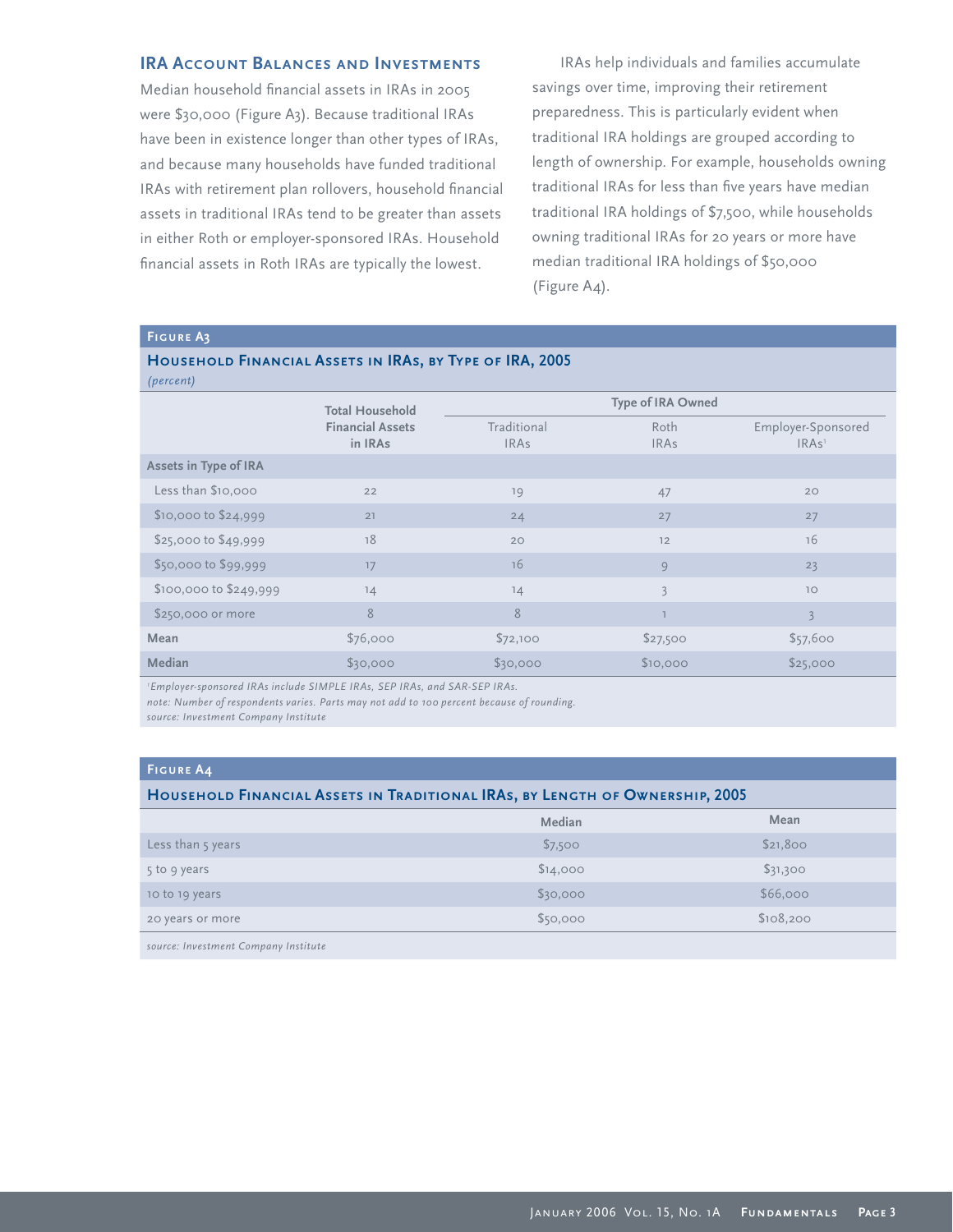Mutual funds are the most common IRA investment (Figure A5).<sup>4</sup> More than two-thirds of IRA owners have IRA assets invested in mutual funds, usually stock mutual funds. Far fewer hold other types of investments in their IRAs. For example, about twofifths hold individual stocks in their IRAs, and less than one-third hold annuities or bank deposits. The types of investments held in IRAs also vary by type of IRA. Generally, traditional IRA owners hold a broader range of types of investments in their IRAs than do either Roth or employer-sponsored IRA owners.

#### **Figure A5**

## **TYPES OF INVESTMENTS HELD IN IRAS, 20051**

*(percent of households with type of IRA indicated)*

| (percent of nousenous with type of IRA indicated)                                   |                    |                            |                     |                                         |
|-------------------------------------------------------------------------------------|--------------------|----------------------------|---------------------|-----------------------------------------|
|                                                                                     |                    |                            | Type of IRA Owned   |                                         |
|                                                                                     | Any Type<br>of IRA | Traditional<br><b>IRAs</b> | Roth<br><b>IRAs</b> | Employer-Sponsored<br>IRAs <sup>2</sup> |
| Mutual funds (total)                                                                | 70                 | 69                         | 68                  | 64                                      |
| Stock mutual funds                                                                  | 61                 | 61                         | 54                  | 57                                      |
| Bond mutual funds                                                                   | 30                 | 30                         | 22                  | 21                                      |
| Hybrid mutual funds                                                                 | 25                 | 23                         | 22                  | 22                                      |
| Money market mutual funds                                                           | 27                 | 27                         | 19                  | 22                                      |
| Individual stocks                                                                   | 4 <sup>1</sup>     | 4 <sup>1</sup>             | 29                  | 34                                      |
| Annuities (total)                                                                   | 30                 | 30                         | 21                  | 14                                      |
| Fixed annuities                                                                     | 19                 | 19                         | 11                  | 11                                      |
| Variable annuities                                                                  | 19                 | 19                         | 15                  | 8                                       |
| Bank savings accounts, money market<br>deposit accounts, or Certificates of Deposit | 27                 | 29                         | 12                  | 20                                      |
| Individual bonds                                                                    | 14                 | 14                         | 8                   | 8                                       |
| Other                                                                               | 8                  | $\overline{7}$             | $\overline{4}$      | 6                                       |
| Mean number of investment types held in IRA                                         | $\overline{3}$     | $\overline{3}$             | $\overline{2}$      | $\overline{2}$                          |

*1 Multiple responses are included.*

*2 Employer-sponsored IRAs include SIMPLE IRAs, SEP IRAs, and SAR-SEP IRAs.*

*note: Number of respondents varies.*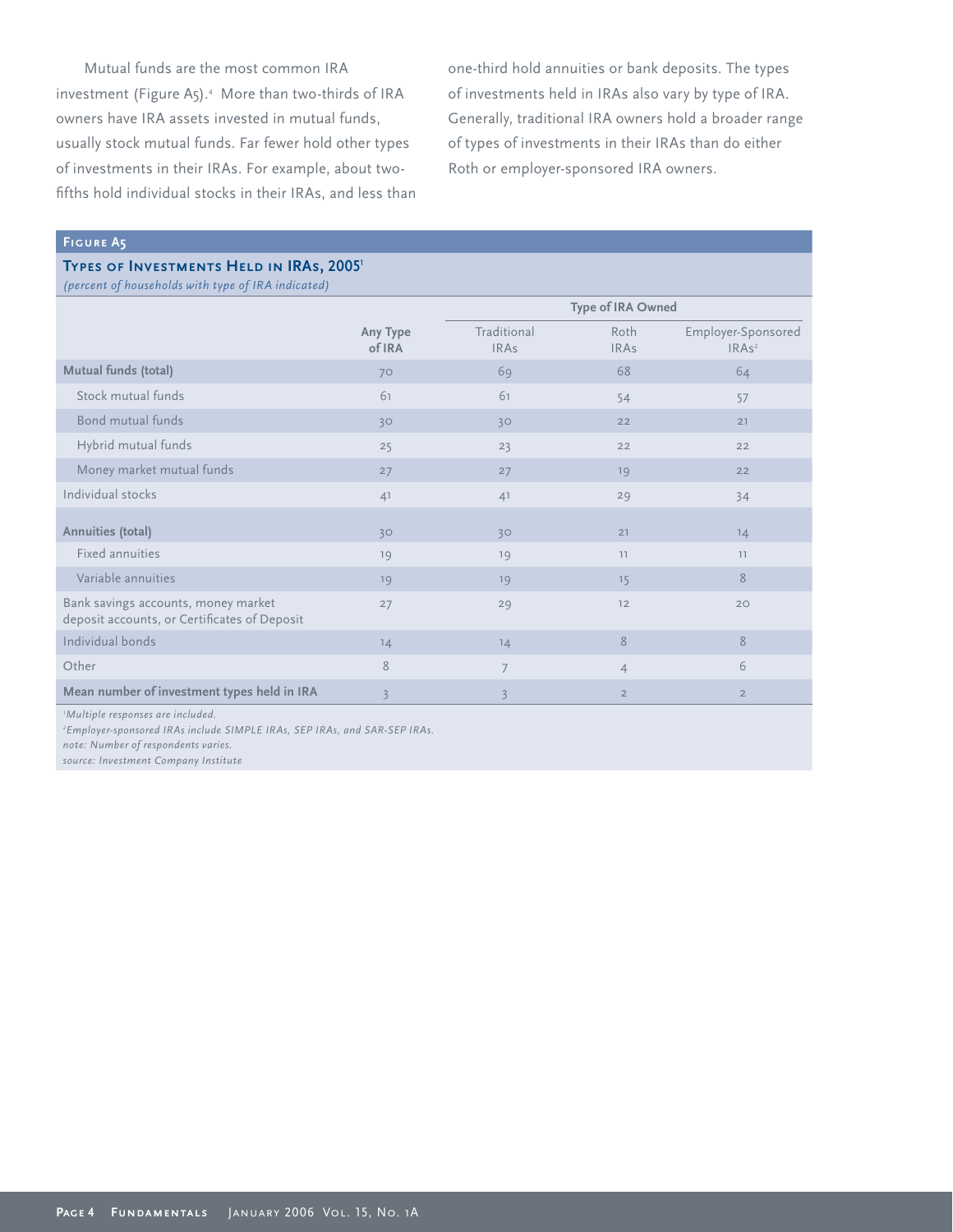# **Contributions to Traditional and Roth IRAs**

Twenty-seven percent of traditional IRA households an estimated 10.2 million households—contributed to their traditional IRAs in tax-year 2004, with a median contribution of \$2,300 per household (Figure A6). Those who contribute to traditional IRAs typically are younger and have greater household incomes but fewer household financial assets than non-contributors.

More than half of households owning Roth IRAs an estimated 8.5 million households—contributed to these IRAs in tax-year 2004. The median contribution to Roth IRAs was \$3,000 per household (Figure A6). Those who contribute to Roth IRAs tend to be younger and have greater household financial assets than noncontributors. In addition, Roth IRA contributors are more likely than non-contributors to have college or postgraduate degrees and to have defined contribution retirement plan accounts.

## **Figure A6**

## **Characteristics of Households Owning Traditional or Roth IRAs by Contribution Status in Tax-Year 2004**

|                                                                                    | <b>Traditional IRA Households</b>                            |                                                                        |                                                       | <b>Roth IRA Households</b>                                               |
|------------------------------------------------------------------------------------|--------------------------------------------------------------|------------------------------------------------------------------------|-------------------------------------------------------|--------------------------------------------------------------------------|
|                                                                                    | Contributed to<br>Traditional IRA<br>in Tax-Year<br>$2004^1$ | Did Not<br>Contribute to<br>Traditional IRA<br>in Tax-Year<br>$2004^2$ | Contributed<br>to Roth IRA<br>in Tax-Year<br>$2004^3$ | Did Not<br>Contribute<br>to Roth IRA<br>in Tax-Year<br>2004 <sup>4</sup> |
| Median Per Household                                                               |                                                              |                                                                        |                                                       |                                                                          |
| Age of household sole or co-decisionmaker for investing                            | 48 years                                                     | 57 years                                                               | 43 years                                              | 47 years                                                                 |
| Household income                                                                   | \$75,000                                                     | \$60,000                                                               | \$79,000                                              | \$74,600                                                                 |
| Household financial assets <sup>5</sup>                                            | \$125,000                                                    | \$200,000                                                              | \$171,200                                             | \$117,500                                                                |
| Household financial assets in all types of IRAs                                    | \$30,000                                                     | \$40,000                                                               | \$30,000                                              | \$20,000                                                                 |
| Amount contributed per household to each type of IRA<br>indicated in tax-year 2004 | \$2,300                                                      | <b>NA</b>                                                              | \$3,000                                               | <b>NA</b>                                                                |
| <b>Percent of Households</b>                                                       |                                                              |                                                                        |                                                       |                                                                          |
| Household sole or co-decisionmaker for investing:                                  |                                                              |                                                                        |                                                       |                                                                          |
| Married                                                                            | 70                                                           | 61                                                                     | 61                                                    | 58                                                                       |
| College or postgraduate degree                                                     | 62                                                           | 58                                                                     | 71                                                    | 62                                                                       |
| Employed full- or part-time                                                        | 88                                                           | 58                                                                     | 90                                                    | 82                                                                       |
| Household has defined contribution retirement plan account                         | 70                                                           | 62                                                                     | 83                                                    | 72                                                                       |

*NA=not applicable*

*1 Twenty-seven percent of households owning traditional IRAs contributed to them in tax-year 2004.*

*2 This group includes all households owning traditional IRAs that did not contribute to them in tax-year 2004. Some of these households may have been ineligible to make deductible contributions.* 

*3 Fifty-three percent of households owning Roth IRAs contributed to them in tax-year 2004.*

*4 This group includes all households owning Roth IRAs that did not contribute to them in tax-year 2004. Some of these households may have been ineligible to contribute to Roth IRAs in tax-year 2004.* 

*5 Household financial assets include assets in employer-sponsored retirement plans but exclude primary residence.*

*note: Number of respondents varies.*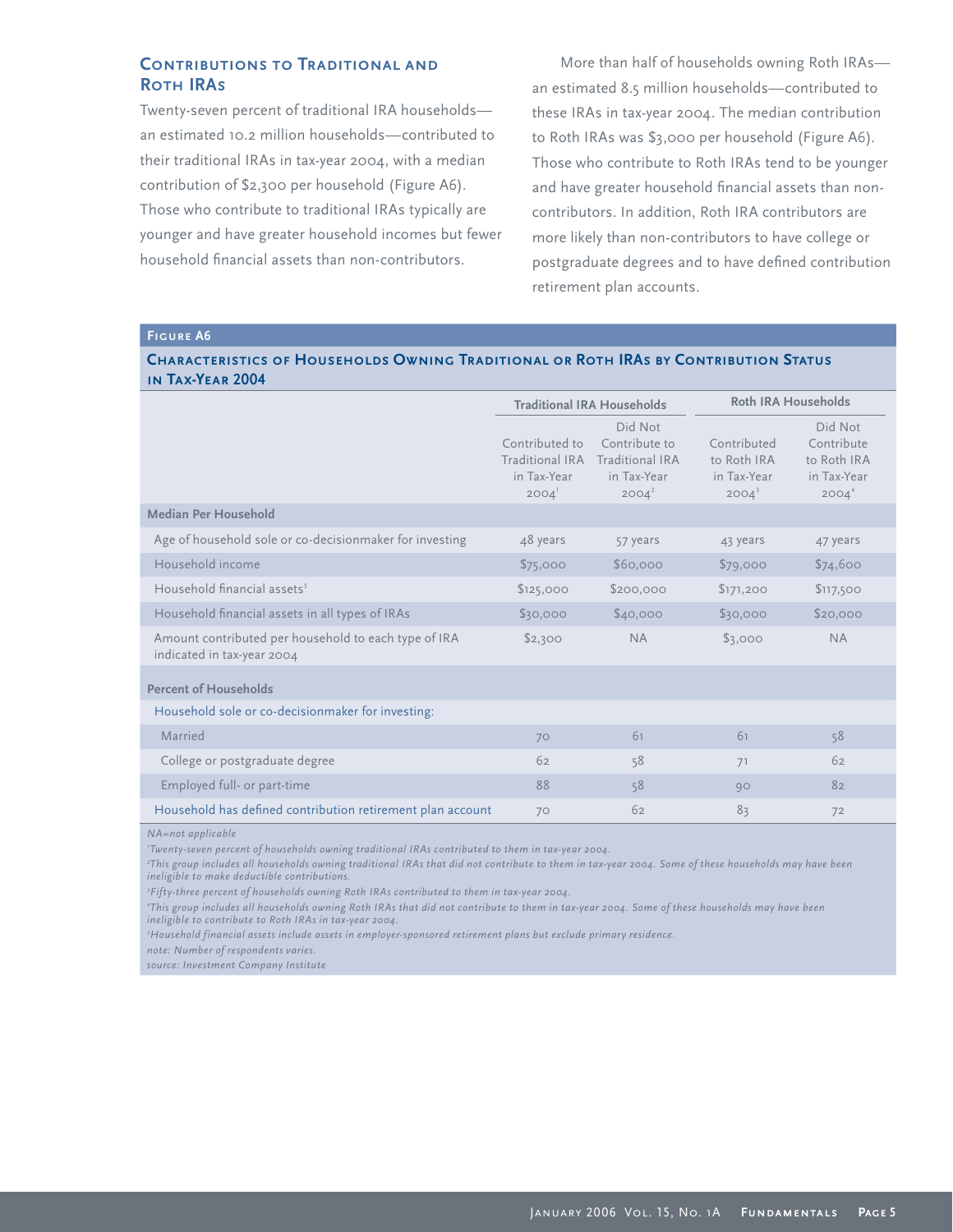# **ROLLOVERS TO TRADITIONAL IRAS**

Rollovers from employer-sponsored retirement plans are an important source of funding for traditional IRAs.5 Forty-three percent of households owning traditional IRAs—an estimated 16.2 million households—have traditional IRAs that include assets "rolled over" from employer-sponsored retirement plans (Figure A7). Nearly three-quarters of these households have conducted just one rollover.<sup>6</sup> About half have made contributions to their traditional IRAs in addition to rollovers. Rollovers are primarily the result of employment-related changes during a person's

| <b>FIGURE A7</b>                                                                                                               |    |  |
|--------------------------------------------------------------------------------------------------------------------------------|----|--|
| <b>ROLLOVER ACTIVITY</b>                                                                                                       |    |  |
| Households With Traditional IRAs that Include Rollovers<br>(percent of households owning traditional IRAs, 2005)               |    |  |
| Traditional IRA includes rollover                                                                                              | 43 |  |
| Traditional IRA does not include rollover                                                                                      | 57 |  |
| <b>Traditional IRA Rollover Activity</b><br>(percent of households owning traditional IRAs that include rollovers, 2005)       |    |  |
| Number of traditional IRA rollovers conducted:                                                                                 |    |  |
| One                                                                                                                            | 74 |  |
| Two                                                                                                                            | 17 |  |
| Three or more                                                                                                                  | 10 |  |
| Traditional IRA rollover(s) due to:1                                                                                           |    |  |
| Job change, lay off, or termination                                                                                            | 63 |  |
| Retirement                                                                                                                     | 32 |  |
| Other                                                                                                                          | 16 |  |
| Amount of most recent traditional IRA rollover:                                                                                |    |  |
| All assets in employer-sponsored retirement plan were rolled over                                                              | 89 |  |
| Some assets in employer-sponsored retirement plan were rolled over                                                             | 11 |  |
| Contributions to traditional IRA other than rollover:                                                                          |    |  |
| Have made contribution other than rollover                                                                                     | 51 |  |
| Have never made contribution in addition to rollover                                                                           | 49 |  |
| 'Multiple responses are included.<br>note: Number of respondents varies. Parts may not add to 100 percent because of rounding. |    |  |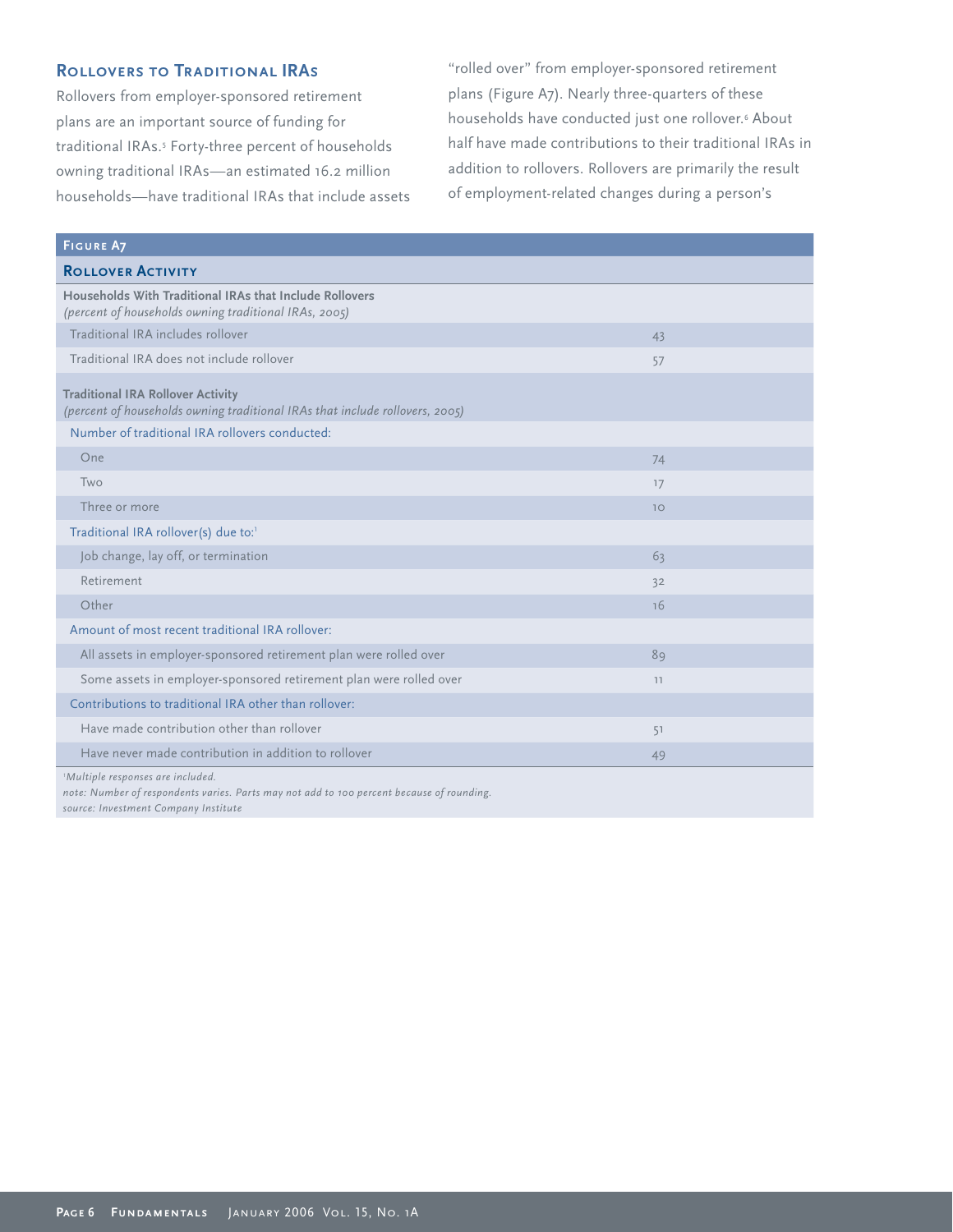career. Among households with traditional IRAs funded with rollover assets, nearly two-thirds conducted rollovers because they were changing jobs, laid off, or terminated. About one-third conducted rollovers at retirement.

Households with traditional IRAs that include rollover assets typically have greater IRA assets, including traditional IRA assets, than households whose traditional IRAs do not include rollovers (Figure A8).

**Figure A8**

## **Characteristics of Households Owning Traditional IRAs With and Without Rollovers from Employer-Sponsored Retirement Plans, 2005**

|                                                         | <b>Traditional IRA</b><br><b>Includes Rollover from</b><br>Employer-Sponsored<br>Retirement Plan | <b>Traditional IRA</b><br>Does Not Include<br><b>Rollover from</b><br>Employer-Sponsored<br>Retirement Plan <sup>2</sup> |
|---------------------------------------------------------|--------------------------------------------------------------------------------------------------|--------------------------------------------------------------------------------------------------------------------------|
| Median Per Household                                    |                                                                                                  |                                                                                                                          |
| Age of household sole or co-decisionmaker for investing | 53 years                                                                                         | 54 years                                                                                                                 |
| Household income                                        | \$71,000                                                                                         | \$60,200                                                                                                                 |
| Household financial assets <sup>3</sup>                 | \$200,000                                                                                        | \$146,000                                                                                                                |
| Household financial assets in all types of IRAs         | \$60,000                                                                                         | \$30,000                                                                                                                 |
| Amount in traditional IRAs                              | \$50,000                                                                                         | \$20,000                                                                                                                 |
| Number of traditional IRAs owned                        | $\overline{2}$                                                                                   | $\mathbb T$                                                                                                              |
| <b>Percent of Households</b>                            |                                                                                                  |                                                                                                                          |
| Household sole or co-decisionmaker for investing:       |                                                                                                  |                                                                                                                          |
| Married                                                 | 64                                                                                               | 62                                                                                                                       |
| Widowed                                                 | $\overline{7}$                                                                                   | 11                                                                                                                       |
| College or postgraduate degree                          | 64                                                                                               | 55                                                                                                                       |
| Employed full- or part-time                             | 63                                                                                               | 68                                                                                                                       |
| Retired from lifetime occupation                        | 32                                                                                               | 30                                                                                                                       |
| Where traditional IRAs are held:4                       |                                                                                                  |                                                                                                                          |
| Professional financial adviser (total)                  | 79                                                                                               | 74                                                                                                                       |
| Full-service brokerage                                  | 38                                                                                               | 22                                                                                                                       |
| Independent financial planning firm                     | 31                                                                                               | 25                                                                                                                       |
| Bank or savings institution                             | 20                                                                                               | 30                                                                                                                       |
| Insurance company                                       | 13                                                                                               | 13                                                                                                                       |
| Direct sources (total)                                  | 36                                                                                               | 40                                                                                                                       |
| Mutual fund company                                     | 28                                                                                               | 30                                                                                                                       |
| Discount brokerage (total)                              | 9                                                                                                | $\overline{7}$                                                                                                           |
| Discount brokerage firm with walk-in offices            | $\overline{7}$                                                                                   | 6                                                                                                                        |
| Discount brokerage firm that is only available online   | $\overline{2}$                                                                                   | $\mathbb{I}$                                                                                                             |

*1 Forty-three percent of households owning traditional IRAs have traditional IRAs that include rollovers from employer-sponsored retirement plans. 2 Fifty-seven percent of households owning traditional IRAs have traditional IRAs that do not include rollovers from employer-sponsored retirement plans. 3 Household financial assets include assets in employer-sponsored retirement plans but exclude primary residence.*

*4 Multiple responses are included.* 

*note: Number of respondents varies.*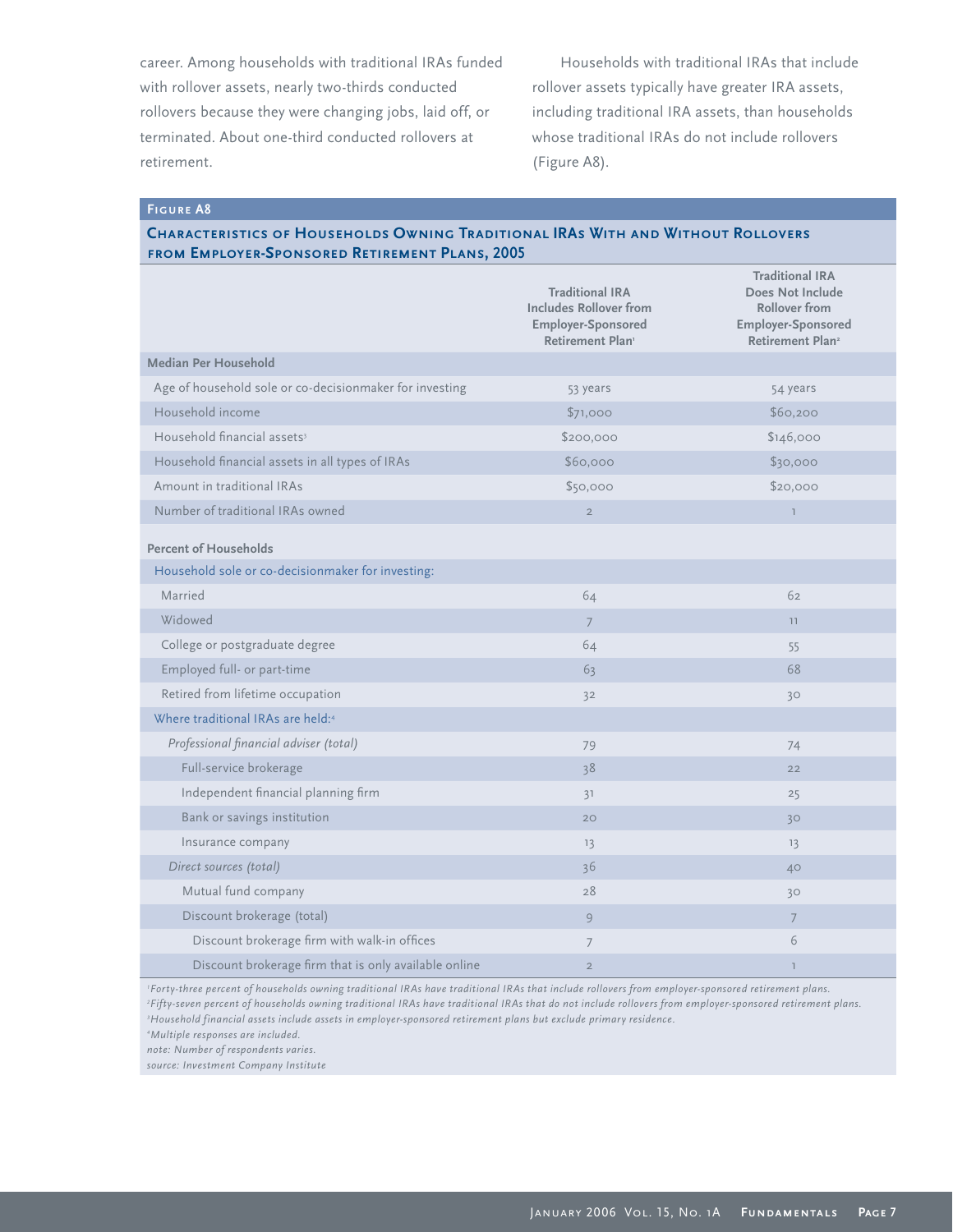# **Roth IRAs Funded by Conversions from Traditional IRAs**

Although conversions of traditional IRAs to Roth IRAs are allowed, only 26 percent of Roth IRA households an estimated 4.2 million households—have Roth IRAs that include assets converted from traditional IRAs. The median amount these households converted from traditional IRAs to Roth IRAs was \$10,000 (Figure A9). About half of these households initially opened Roth IRAs in 1998, the first year Roth IRAs were available. Households with conversions in their Roth IRAs have median total Roth IRA assets of \$24,100. In contrast, households with Roth IRAs that do not include assets converted from traditional IRAs have median Roth IRA assets of \$8,000.

| CHARACTERISTICS OF HOUSEHOLDS OWNING ROTH IRAS, BY SOURCE OF FUNDING OF ROTH IRA, 2005 |                                                                               |                                                                                   |  |  |  |
|----------------------------------------------------------------------------------------|-------------------------------------------------------------------------------|-----------------------------------------------------------------------------------|--|--|--|
|                                                                                        | Roth IRA Was Funded<br>by a Conversion from<br>a Traditional IRA <sup>1</sup> | Roth IRA Was Not Funded<br>by a Conversion from<br>a Traditional IRA <sup>2</sup> |  |  |  |
| Median Per Household                                                                   |                                                                               |                                                                                   |  |  |  |
| Age of household sole or co-decisionmaker for investing                                | 48 years                                                                      | 44 years                                                                          |  |  |  |
| Household income                                                                       | \$75,000                                                                      | \$78,000                                                                          |  |  |  |
| Household financial assets <sup>3</sup>                                                | \$250,000                                                                     | \$125,000                                                                         |  |  |  |
| Household financial assets in all types of IRAs                                        | \$42,000                                                                      | \$20,000                                                                          |  |  |  |
| Amount in Roth IRAs                                                                    | \$24,100                                                                      | \$8,000                                                                           |  |  |  |
| Amount converted from traditional IRAs to Roth IRAs <sup>1</sup>                       | \$10,000                                                                      | <b>NA</b>                                                                         |  |  |  |
| Number of Roth IRAs owned                                                              | $\overline{1}$                                                                | $\mathbb{I}$                                                                      |  |  |  |
| <b>Percent of Households</b>                                                           |                                                                               |                                                                                   |  |  |  |
| Household sole or co-decisionmaker for investing:                                      |                                                                               |                                                                                   |  |  |  |
| Married                                                                                | 54                                                                            | 63                                                                                |  |  |  |
| Widowed                                                                                | $\overline{4}$                                                                | 5                                                                                 |  |  |  |
| College or postgraduate degree                                                         | 62                                                                            | 70                                                                                |  |  |  |
| Employed full- or part-time                                                            | 88                                                                            | 85                                                                                |  |  |  |
| Retired from lifetime occupation                                                       | 17                                                                            | 14                                                                                |  |  |  |
| Year first Roth IRA was opened:                                                        |                                                                               |                                                                                   |  |  |  |
| 1998                                                                                   | 49                                                                            | 27                                                                                |  |  |  |
| 1999 through 2000                                                                      | 27                                                                            | 34                                                                                |  |  |  |
| 2001 through 2002                                                                      | 11                                                                            | 17                                                                                |  |  |  |
| 2003 through June 2005                                                                 | 13                                                                            | 21                                                                                |  |  |  |
| Contributed to a Roth IRA in tax-year 2004                                             | 48                                                                            | 54                                                                                |  |  |  |

*NA=not applicable*

**Figure A9**

*1 Twenty-six percent of households owning Roth IRAs have Roth IRAs funded by conversions from traditional IRAs. The sample size is small. 2 Seventy-four percent of households owning Roth IRAs have Roth IRAs that are not funded by conversion from traditional IRAs. 3 Household financial assets include assets in employer-sponsored retirement plans but exclude primary residence.*

*note: Number of respondents varies. Parts may not add to 100 percent because of rounding.*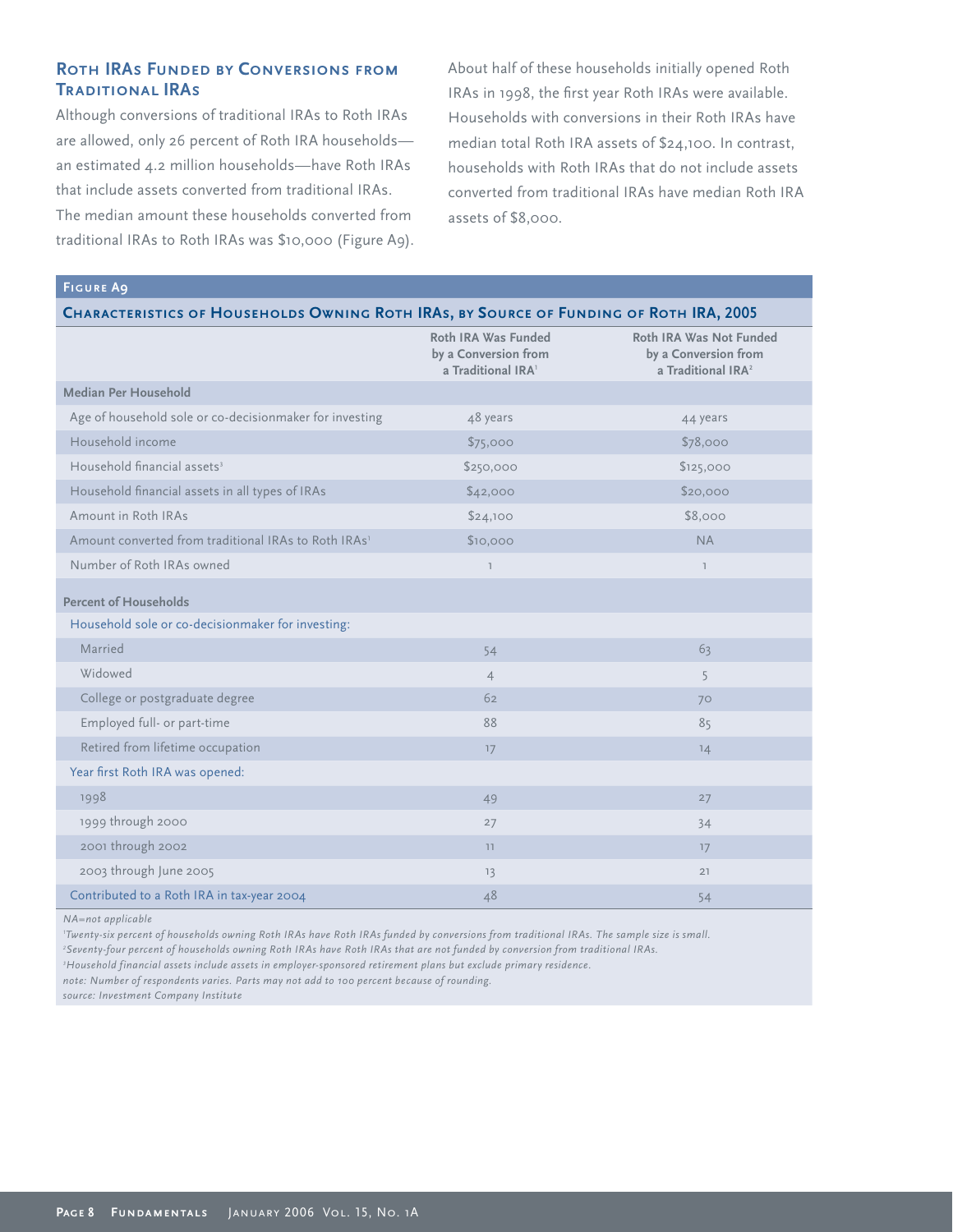## **Demographic Characteristics of IRA Owners**

Saving activity increases with age, educational attainment, and household income; and married people tend to save more than single people.7 Because IRAs are a tool for saving, households that own IRAs

typically have greater financial assets and higher incomes than households without IRAs (Figure A10). In addition, the financial decisionmakers in households with IRAs generally are older and more likely to be married, employed, and have college or postgraduate degrees.

## **Figure A10**

## **Characteristics of U.S. Households Owning IRAs, 2005**

|                                                                                                     |                                            | Type of IRA Owned          |                     |                                             |                                                       |
|-----------------------------------------------------------------------------------------------------|--------------------------------------------|----------------------------|---------------------|---------------------------------------------|-------------------------------------------------------|
|                                                                                                     | <b>Households</b><br>Owning<br><b>IRAs</b> | Traditional<br><b>IRAs</b> | Roth<br><b>IRAs</b> | Employer-<br>Sponsored<br>IRAs <sup>1</sup> | <b>Households</b><br><b>Not Owning</b><br><b>IRAs</b> |
| <b>Median Per Household</b>                                                                         |                                            |                            |                     |                                             |                                                       |
| Age of household sole or co-decisionmaker for investing                                             | 52 years                                   | 54 years                   | 45 years            | 48 years                                    | 45 years                                              |
| Household income                                                                                    | \$70,000                                   | \$62,500                   | \$75,000            | \$78,400                                    | \$34,000                                              |
| Household financial assets <sup>2</sup>                                                             | \$150,000                                  | \$180,000                  | \$150,000           | \$200,000                                   | \$25,000                                              |
| Household financial assets in all types of IRAs                                                     | \$30,000                                   | \$35,200                   | \$25,000            | \$62,400                                    | <b>NA</b>                                             |
| Household financial assets in type of IRA indicated                                                 | \$30,000                                   | \$30,000                   | \$10,000            | \$25,000                                    | <b>NA</b>                                             |
| Share of household financial assets in type<br>of IRA indicated                                     | 25%                                        | 21%                        | 9%                  | 13%                                         | <b>NA</b>                                             |
| <b>Percent of Households</b>                                                                        |                                            |                            |                     |                                             |                                                       |
| Household sole or co-decisionmaker for investing:                                                   |                                            |                            |                     |                                             |                                                       |
| Married                                                                                             | 62                                         | 63                         | 60                  | 71                                          | 44                                                    |
| College or postgraduate degree                                                                      | 59                                         | 59                         | 67                  | 59                                          | 28                                                    |
| Employed full- or part-time                                                                         | 71                                         | 66                         | 86                  | 86                                          | 62                                                    |
| Self-employed <sup>3</sup>                                                                          | 25                                         | 27                         | 20                  | 39                                          | 16                                                    |
| Retired from lifetime occupation                                                                    | 26                                         | 31                         | 14                  | 13                                          | 25                                                    |
| Household has defined contribution account or defined<br>benefit plan coverage (total) <sup>4</sup> | 73                                         | 71                         | 84                  | 73                                          | 51                                                    |
| Defined contribution retirement plan account                                                        | 67                                         | 64                         | 78                  | 70                                          | 43                                                    |
| Defined benefit plan coverage                                                                       | 45                                         | 44                         | 54                  | 42                                          | 28                                                    |
| Types of IRAs owned:4,5                                                                             |                                            |                            |                     |                                             |                                                       |
| Traditional IRA                                                                                     | 80                                         | 100                        | 61                  | 60                                          | <b>NA</b>                                             |
| Roth IRA                                                                                            | 34                                         | 26                         | 100                 | 30                                          | <b>NA</b>                                             |
| Employer-sponsored IRA <sup>1</sup>                                                                 | 19                                         | 14                         | 16                  | 100                                         | <b>NA</b>                                             |

*NA=not applicable*

*1 Employer-sponsored IRAs include SIMPLE IRAs, SEP IRAs, and SAR-SEP IRAs.* 

*2 Household financial assets include assets in employer-sponsored defined contribution retirement plans but exclude primary residence.*

*3 of household primary or co-decisionmakers who are employed*

*4 Multiple responses are included.* 

*5 Data are from ICI's 2005 Annual Tracking Survey.*

*note: Number of respondents varies. Data for households owning IRAs are from ICI's May 2005 survey of U.S. households owning IRAs. Data for households not owning IRAs are from ICI's Annual Tracking Survey.*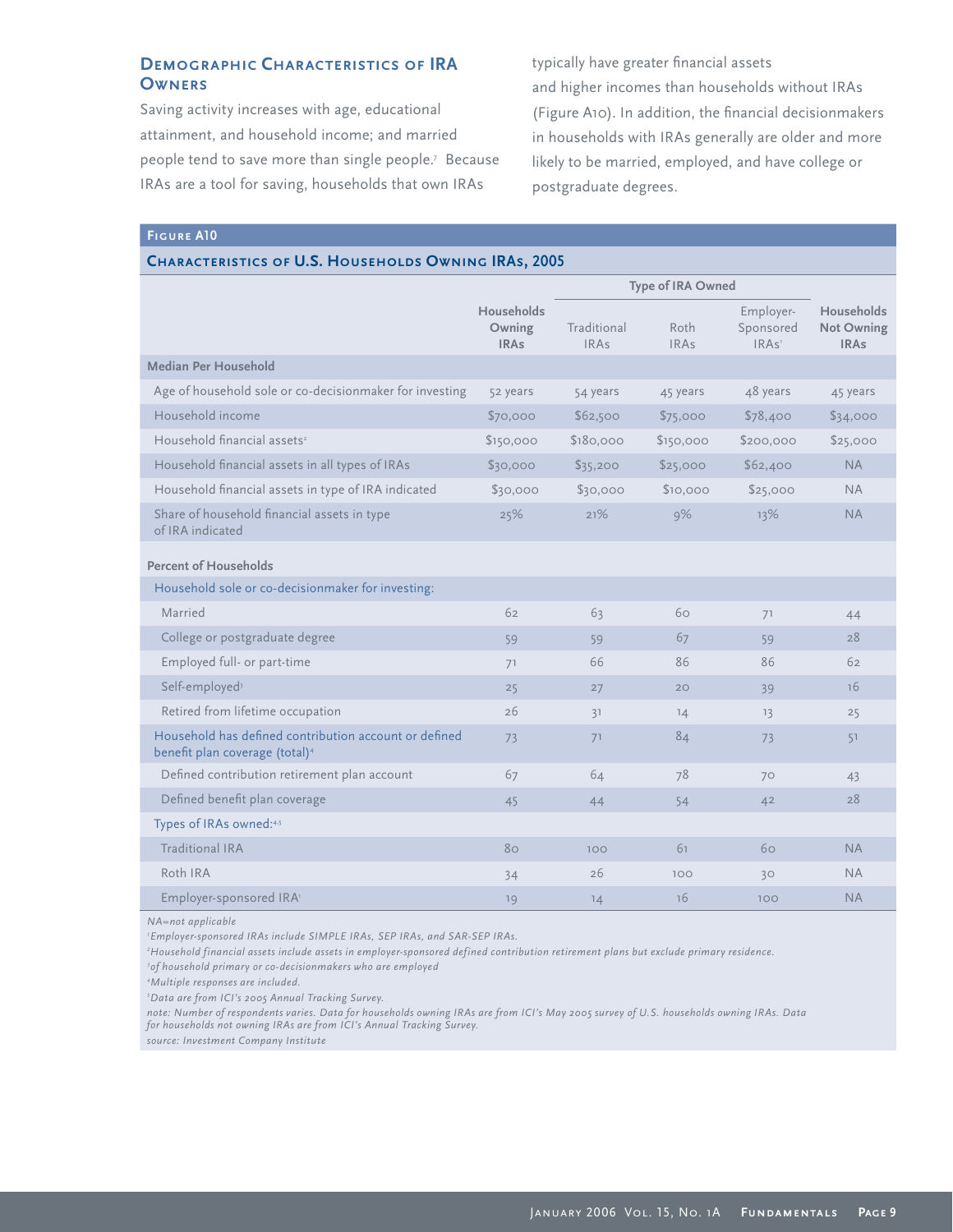*Traditional IRAs.* Nearly 38 million U.S. households, or one-third of all U.S. households, owned traditional IRAs in 2005. The financial decisionmakers of households with traditional IRAs tend to be older; nearly one-third are retired from their lifetime occupations (Figure A10).

Households owning traditional IRAs have a median of \$30,000 in these IRAs, typically held in two accounts (Figure A11). Households with traditional IRAs hold them through a wide array of financial institutions, with roughly equal shares using full-service brokerages, mutual fund companies, independent financial planning firms, or banks or savings institutions. More than three-quarters opened their first traditional IRA in 1998 or earlier.

*Roth IRAs.* More than 16 million U.S. households, or 14.2 percent of all U.S. households, owned Roth IRAs in 2005. Households owning Roth IRAs have the lowest median financial assets of all IRA-owning households (Figure A10). The financial decisionmakers of Roth IRA households have a median age of 45 years and are the most likely of all IRA household decisionmakers to have college or postgraduate degrees.

Households owning Roth IRAs typically own one Roth IRA account, with a median balance of \$10,000 (Figure A12). One-third of Roth IRA households initially opened their Roth IRAs in 1998, the first year they were offered and the only year in which taxes on conversions could be spread over four years.8 Another third opened their Roth IRAs in 1999 or 2000, and the remaining third opened their first Roth IRAs in 2001 or later. Twofifths of households owning Roth IRAs opened a Roth IRA as their first IRA account. Roth IRA households most often hold Roth IRAs at independent financial planning firms, full-service brokerages, or mutual fund companies.

*Employer-Sponsored IRAs.* Nearly 9 million U.S. households, or 7.8 percent of all U.S. households, owned employer-sponsored IRAs in 2005. Households owning employer-sponsored IRAs tend to have higher household incomes and financial assets, and their financial decisionmakers are the most likely to be self-employed (Figure A10). Median IRA assets for households owning employer-sponsored IRAs in 2005 were \$62,400.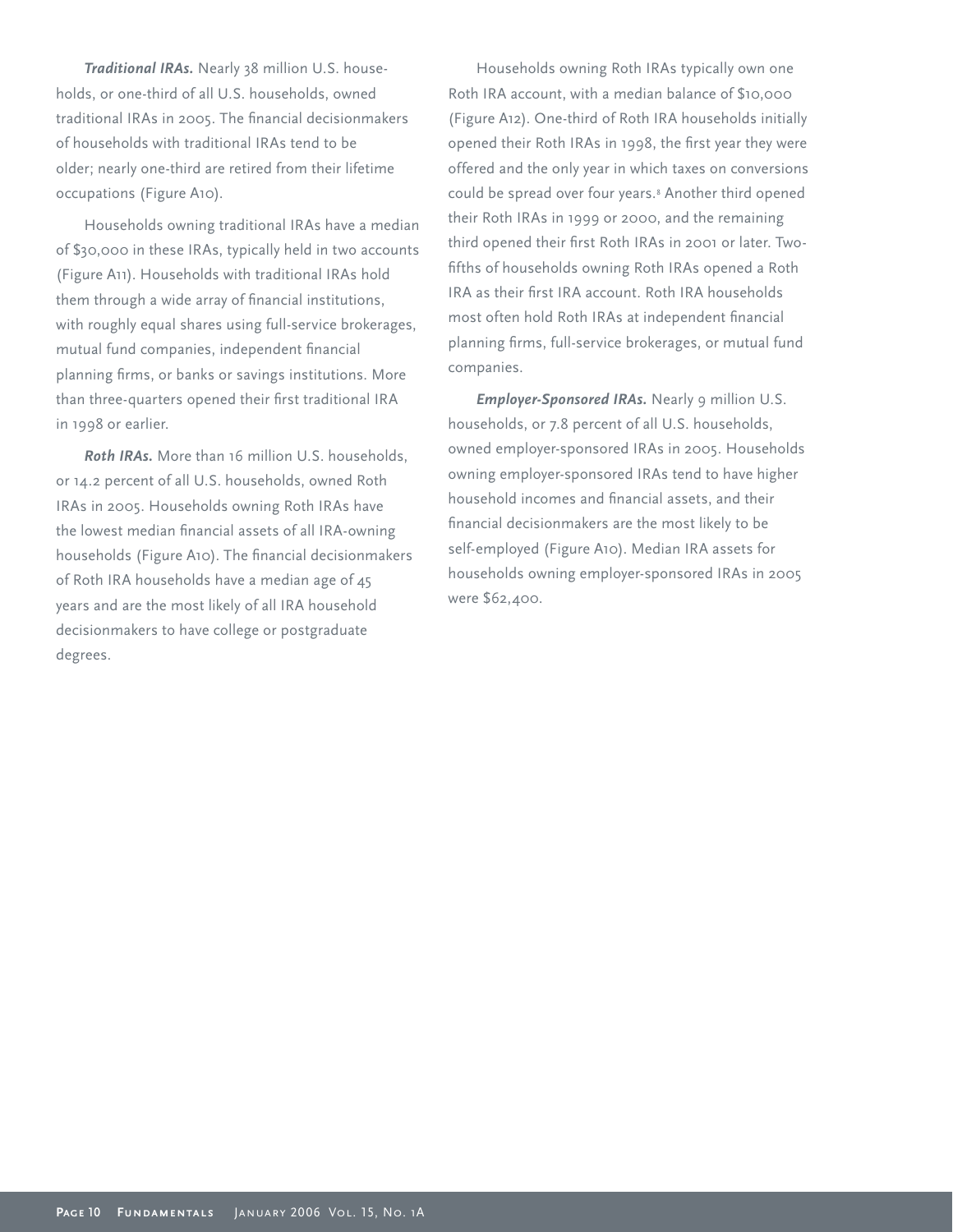| <b>FIGURE A11</b>                                                            |                |  |
|------------------------------------------------------------------------------|----------------|--|
| <b>CHARACTERISTICS OF U.S. HOUSEHOLDS OWNING TRADITIONAL IRAS, 2005</b>      |                |  |
| Median Per Household                                                         |                |  |
| Amount in traditional IRAs                                                   | \$30,000       |  |
| Amount contributed to traditional IRAs in tax-year 2004 <sup>1</sup>         | \$2,300        |  |
| Number of traditional IRAs owned                                             | $\overline{2}$ |  |
| <b>Percent of Households</b>                                                 |                |  |
| Traditional IRA includes rollover from an employer-sponsored retirement plan | 43             |  |
| Contributed to a traditional IRA in tax-year 2004                            | 27             |  |
| Deducted a traditional IRA contribution in tax-year 2004 <sup>1</sup>        | 31             |  |
| Made a withdrawal from a traditional IRA in tax-year 2004                    | 18             |  |
| Planning to convert a traditional IRA to a Roth IRA                          | $\overline{4}$ |  |
| Own traditional IRA: <sup>2</sup>                                            |                |  |
| Respondent                                                                   | 92             |  |
| Spouse                                                                       | 43             |  |
| Dependent children                                                           | $\overline{2}$ |  |
| Number of traditional IRAs owned:                                            |                |  |
| One                                                                          | 50             |  |
| Two                                                                          | 35             |  |
| Three or more                                                                | 15             |  |
| Year first traditional IRA was opened:                                       |                |  |
| Before 1984                                                                  | 30             |  |
| 1984 through 1993                                                            | 33             |  |
| 1994 through 1998                                                            | 14             |  |
| 1999 through 2000                                                            | 8              |  |
| 2001 through 2002                                                            | 5              |  |
| 2003 through June 2005                                                       | 10             |  |
| Where traditional IRAs are held: <sup>2</sup>                                |                |  |
| Professional financial adviser (total)                                       | 76             |  |
| Full-service brokerage                                                       | 28             |  |
| Independent financial planning firm                                          | 28             |  |
| Bank or savings institution                                                  | 26             |  |
| Insurance company                                                            | 13             |  |
| Direct sources (total)                                                       | 36             |  |
| Mutual fund company                                                          | 29             |  |
| Discount brokerage (total)                                                   | 8              |  |
| Discount brokerage firm with walk-in offices                                 | $\overline{7}$ |  |
| Discount brokerage firm that is only available online                        | $\mathbb{I}$   |  |
| 'of households that contributed to traditional IRAs in tax-year 2004         |                |  |

*2 Multiple responses are included.*

*note: Number of respondents varies.*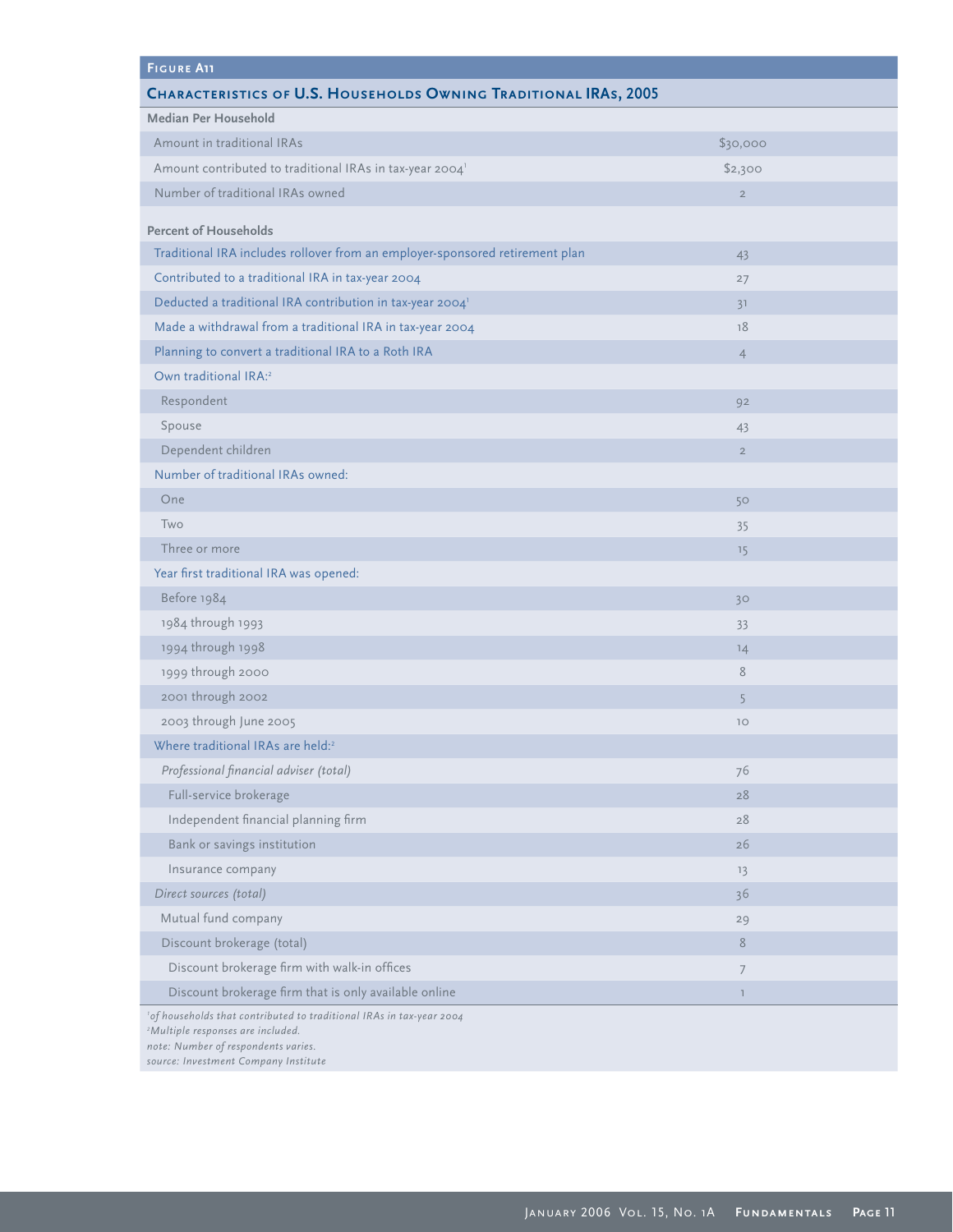| <b>FIGURE A12</b>                                                                                                                                     |                |
|-------------------------------------------------------------------------------------------------------------------------------------------------------|----------------|
| CHARACTERISTICS OF U.S. HOUSEHOLDS OWNING ROTH IRAS, 2005                                                                                             |                |
| Median Per Household                                                                                                                                  |                |
| Amount in Roth IRAs                                                                                                                                   | \$10,000       |
| Amount contributed to Roth IRAs in tax-year 2004 <sup>1</sup>                                                                                         | \$3,000        |
| Number of Roth IRAs owned                                                                                                                             | $\mathbb{I}$   |
|                                                                                                                                                       |                |
| <b>Percent of Households</b><br>Roth IRA was first IRA owned                                                                                          |                |
|                                                                                                                                                       | 40             |
| Roth IRA was funded by a conversion from a traditional IRA                                                                                            | 26             |
| Contributed to a Roth IRA in tax-year 2004                                                                                                            | 53             |
| Roth IRA assets include assets initially from an employer-sponsored retirement plan                                                                   | 14             |
| Made a withdrawal from a Roth IRA in tax-year 2004                                                                                                    | $\mathbb{I}$   |
| Own Roth IRA: <sup>2</sup>                                                                                                                            |                |
| Respondent                                                                                                                                            | 88             |
| Spouse                                                                                                                                                | 41             |
| Dependent children                                                                                                                                    | 5              |
| Number of Roth IRAs owned:                                                                                                                            |                |
| One                                                                                                                                                   | 57             |
| Two                                                                                                                                                   | 33             |
| Three or more                                                                                                                                         | 10             |
| Year first Roth IRA was opened:                                                                                                                       |                |
| 1998                                                                                                                                                  | 33             |
| 1999 through 2000                                                                                                                                     | 33             |
| 2001 through 2002                                                                                                                                     | 16             |
| 2003 through June 2005                                                                                                                                | 19             |
| Where Roth IRAs are held:2                                                                                                                            |                |
| Professional financial adviser (total)                                                                                                                | 74             |
| Full-service brokerage                                                                                                                                | 25             |
| Independent financial planning firm                                                                                                                   | 31             |
| Bank or savings institution                                                                                                                           | 19             |
| Insurance company                                                                                                                                     | 9              |
| Direct sources (total)                                                                                                                                | 34             |
| Mutual fund company                                                                                                                                   | 29             |
| Discount brokerage (total)                                                                                                                            | $\overline{7}$ |
| Discount brokerage firm with walk-in offices                                                                                                          | 6              |
| Discount brokerage firm that is only available online                                                                                                 | $\overline{2}$ |
| 'of households that contributed to Roth IRAs in tax-year 2004<br><sup>2</sup> Multiple responses are included.<br>note: Number of respondents varies. |                |